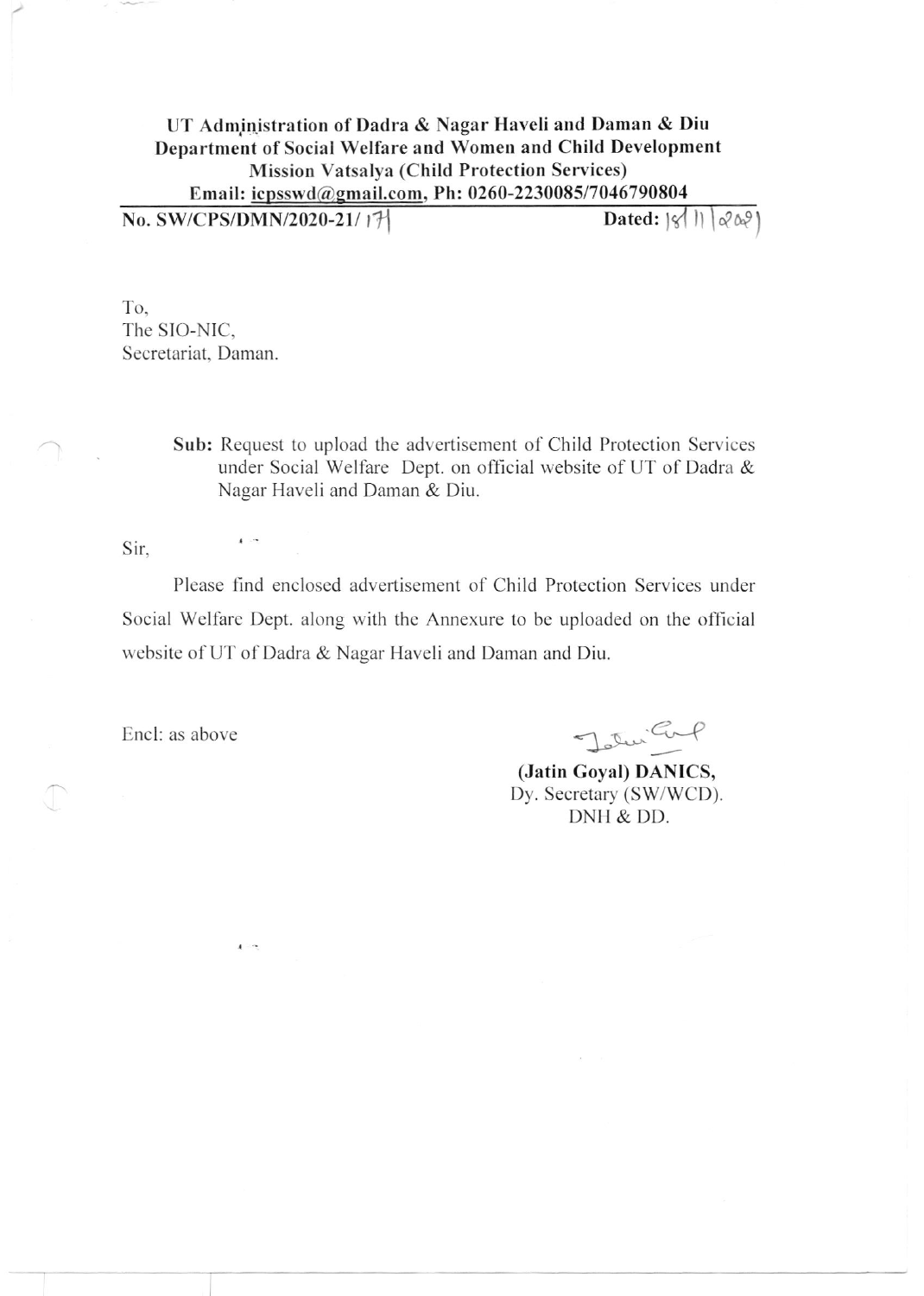| <b>SN</b>      | Entity               | Description                                                                                                                                                                                         |  |
|----------------|----------------------|-----------------------------------------------------------------------------------------------------------------------------------------------------------------------------------------------------|--|
|                | Department           | Social Welfare Department                                                                                                                                                                           |  |
| $\overline{2}$ | Type of Document     | Job Advertisement                                                                                                                                                                                   |  |
| 3              | Title/Subject        | VACANCY CIRCULAR / ADVERTISEMENT<br>FOR RECRUITMENT OF VARIOUS POSITIONS<br>UNDER CHILD PROTECTION SOCIETY OF UT OF<br>DADRA & NAGAR HAVELI AND DAMAN & DIU IN<br>THE DEPARTMENT OF SOCIAL WELFARE. |  |
| 4              | Upload on (date)     | 196.11.2021                                                                                                                                                                                         |  |
| 5              | Expiry date (if any) | 25.11.2021                                                                                                                                                                                          |  |

 $\begin{picture}(20,20) \put(0,0){\line(1,0){10}} \put(15,0){\line(1,0){10}} \put(15,0){\line(1,0){10}} \put(15,0){\line(1,0){10}} \put(15,0){\line(1,0){10}} \put(15,0){\line(1,0){10}} \put(15,0){\line(1,0){10}} \put(15,0){\line(1,0){10}} \put(15,0){\line(1,0){10}} \put(15,0){\line(1,0){10}} \put(15,0){\line(1,0){10}} \put(15,0){\line(1$ 

 $\sqrt{2}$ 

 $\frac{1}{\left\langle \mathbf{r}_{\mathrm{eff}}^{\mathrm{H}}\right\rangle }$ 

 $\lambda$